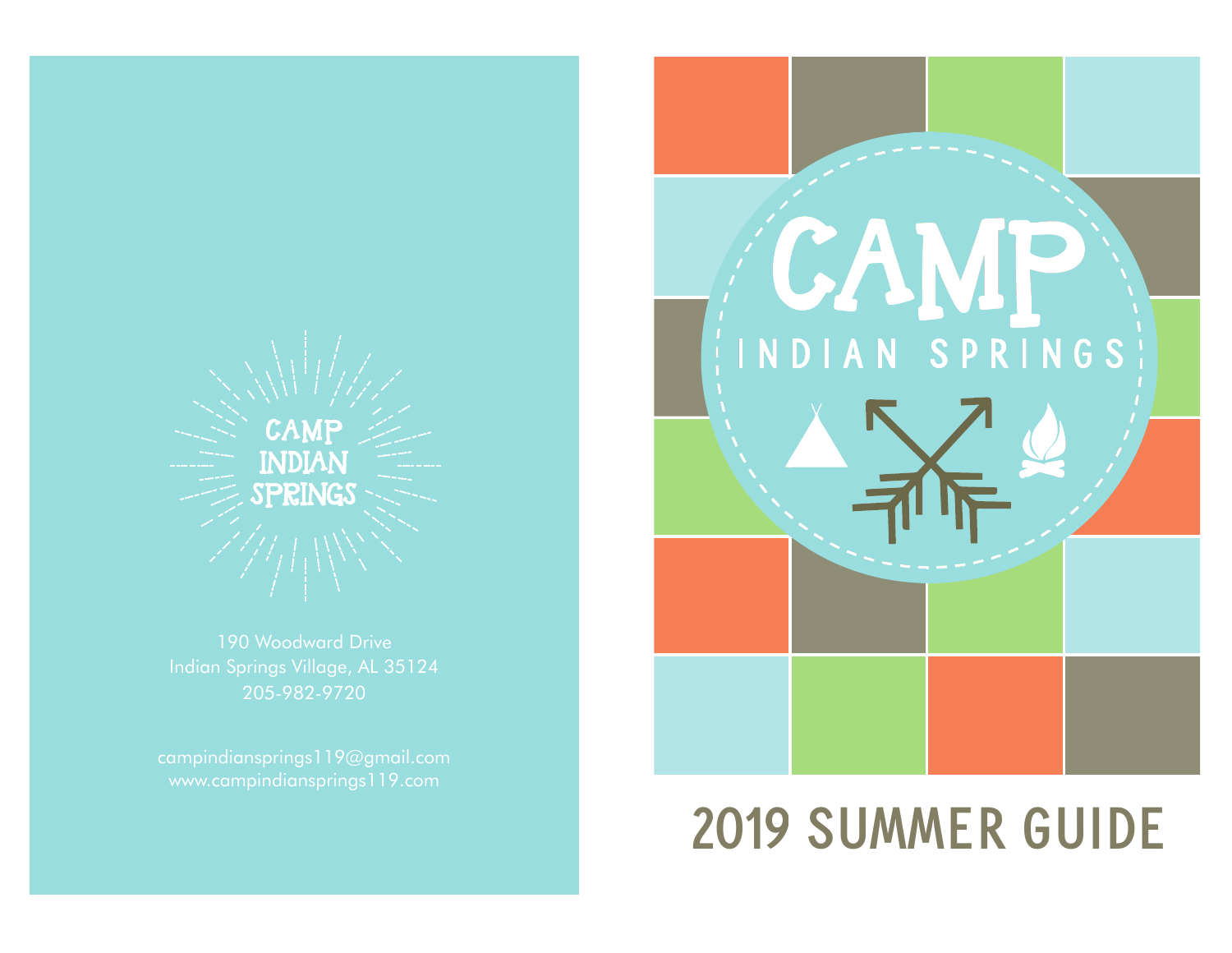**TABLE OF CONTENTS**

- Letter from the Director **3**
- Camp Contacts **4**
- 2019 Camp Dates **5**
- 2019 Camp Pricing **5**
- Field Trips **6**
- On-Campus Activities **6**
- Camp Dinng **7**
- Camp 101 **8**
- Camp Lunch Program **9**
- Clothing **9**
- Break / Snacks **10**
- Weekly Schedules **10**
- Camp Counselors **10**
- Field Trip (Policies) **11**
- Drop Off/ Pick Up **12**
- Morning Care **12**
- Aftercare **12**
- Check In / Out **13**
- Parking Tags **13**
- Medications **13**
- Tuition **14**
- Code of Conduct **15**

#### **Code of Conduct**

- All Campers are expected to obey the camp rules. Bad language, hitting, biting, and fighting are not allowed while at camp.
- There is no running or horseplay allowed in the dining hall or classrooms at any time. We also ask that the campers sit in the desks and not on top of the desks. Any willful destruction to school property will result in dismissal from camp and parents must pay for damages.
- We will contact you or make you aware of persistent problems concerning your child. Continual misbehavior may result in the camper being dismissed from camp with the loss of fees paid through the week. Any further weeks possibly paid in advance will be fully refunded.
- We reward good behavior on a weekly basis. There is a camper of the week trophy given at the end of each week for each group. We hope that this is an encouragement for your child.
- It is required that the campers attending Camp Indian Springs are fully potty trained. If your child has more than one "accident" over a three day period while here at camp then we would not consider them potty trained.
- We are open to allowing every child a chance at succeeding within our day camp setting. However, if for some reason CIS is not the right fit for your child, we will let you know so that you have the opportunity to seek out other plans for your son/daughter. Any fee's that may have been paid in advance for weeks not yet attended will be fully refunded.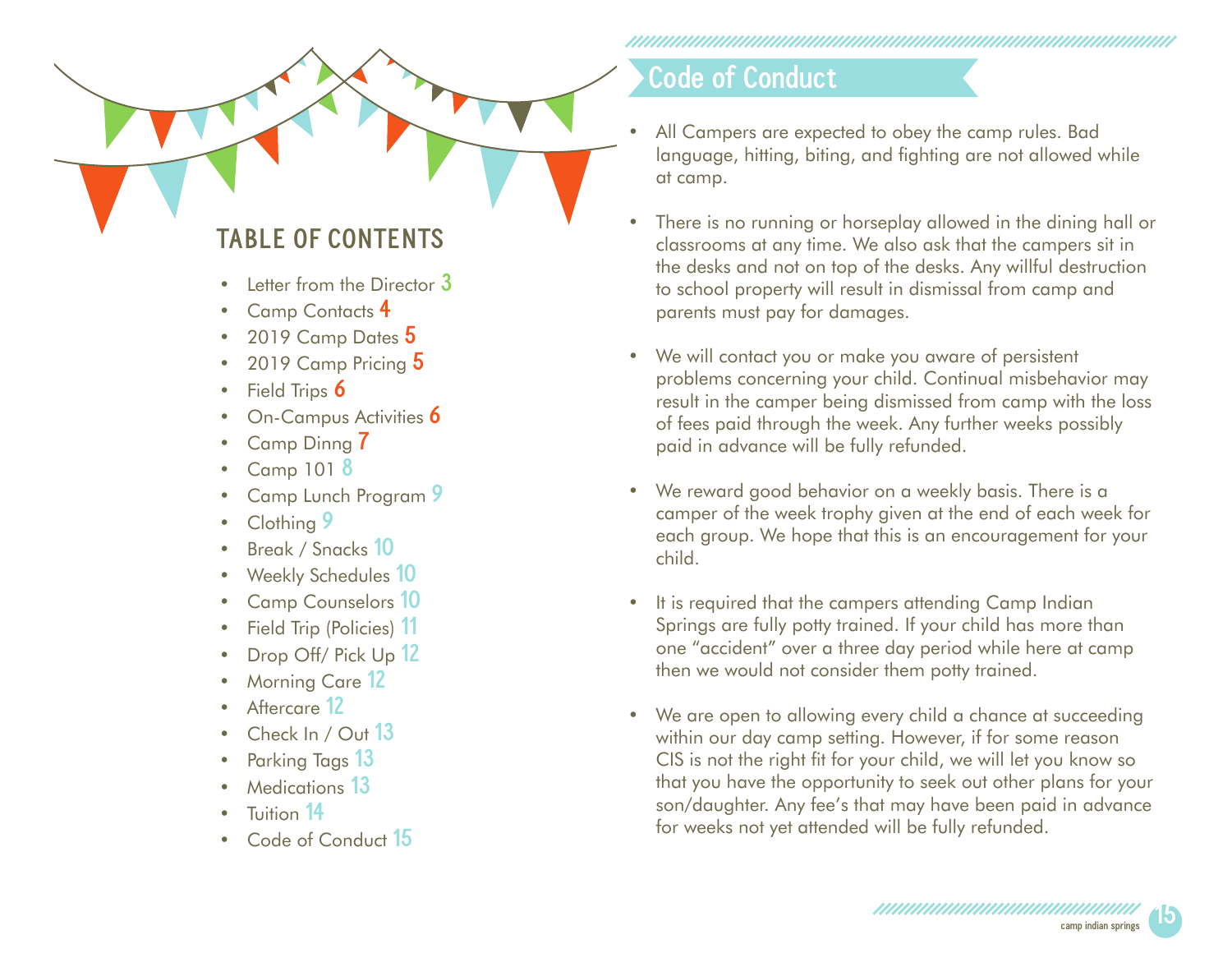### **Tuition**

- Tuition must be paid in full by Monday of each week your child is attending, unless prior arrangements have been made with the day camp office.
- Please do not send a check without filling out a voucher with the camper's name, age, and week for which check is to be applied.
- Missed days may not be transferred to a subsequent week. Staff, lunch, and field trips are hired, planned and scheduled in advance and based on the current week's enrollment; therefore, days may not be rolled over to another week. This includes drop-in days.
- Out of town guests and daily campers are welcome! They will have tuition of \$55.00 per day.
- There will be a \$35.00 charge for any NSF checks we receive.
- Beginning August 5, 2019, a 10% interest charge will be issued to accounts with a remaining balance.
- There will be no refunds issued, unless cleared through the Camp Director.

## **Letter from the Director**

#### Dear Parents,

Welcome to Camp Indian Springs! We at CIS are dedicated to bringing your children a summer filled with fun and memories that will last for years to come. We have created this handbook as a guide for everything you need to know about Camp Indian Springs.

If you ever have any questions please feel free to call us at anytime, 205-982-9720. We look forward to Summer 2019 and can't wait to see you!

Sincerely,

#### **Joe L. Carter, Director**



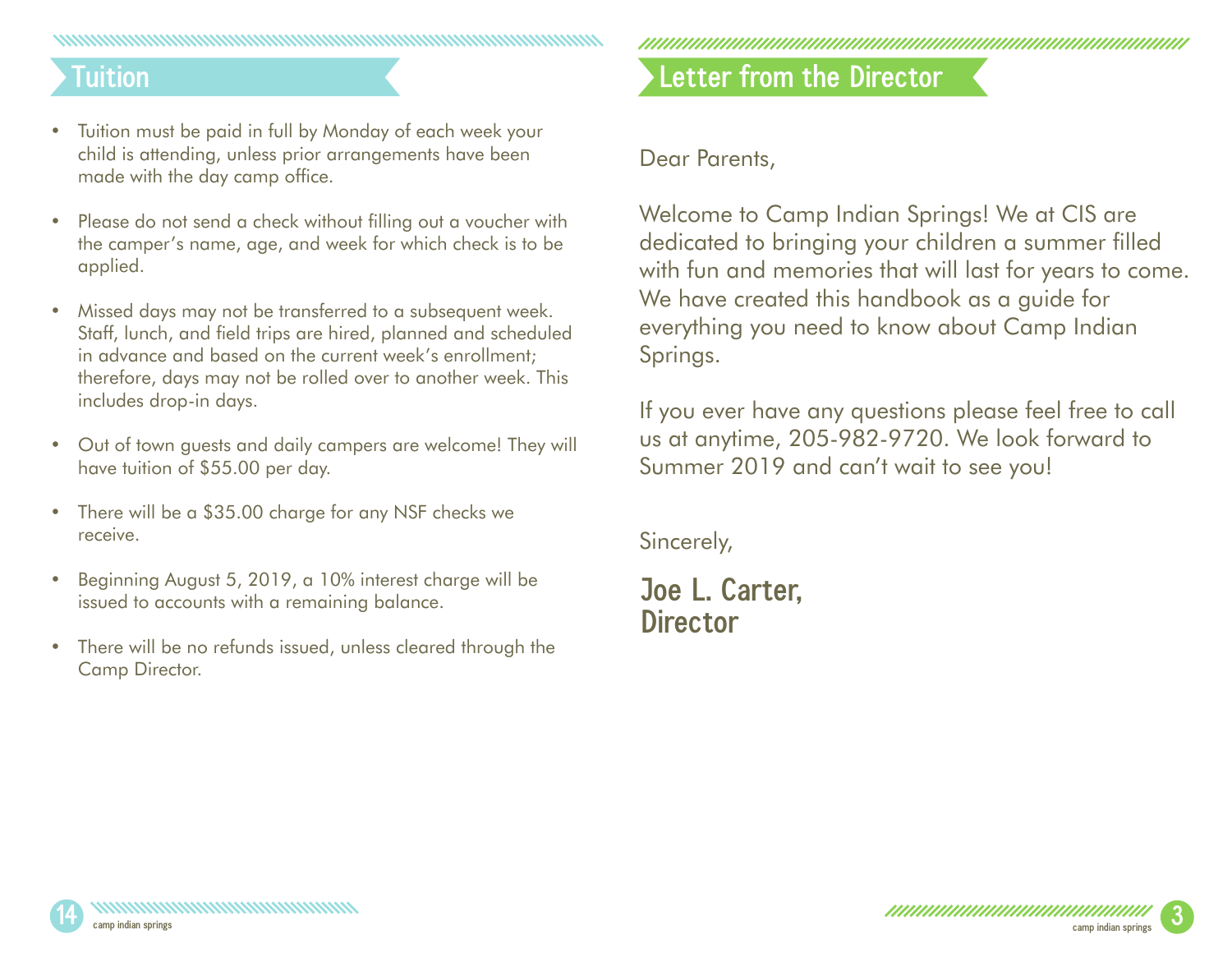## **Camp Contacts**

Joe Carter, Director *jcarter@hoover.k12.al.us*

Danny Spencer, Asst Director *campindiansprings119@gmail.com*

anana mahamana mahamana mahamana mahaman

Cathy Gue, Office Manager *catherine.gue@gmail.com*

#### **CAMP OFFICE**

190 Woodward Drive Indian Springs Village, AL 35124 205-982-9720

Email campindiansprings119@gmail.com

**Website** www.campindiansprings119.com



## **Check In / Out**

We understand your family has a busy schedule and we want to make checking in and out of camp as accomodating for you as possible! Always come to the camp office when checking your child in/out of camp. Please feel free to call ahead so we can have them waiting for you in the office!

## **Parking Tags**

In accordance with Indian Springs School security and for your convenience to enter the campus easily, we issue car tags to you. This year your car tag number will also serve to identify your camper(s) for the carpool line. If a family member or friend picking up your child does not have a car tag, that person will enter as a normal campus guest checking in with the guard, then come to the camp office to retrieve your camper(s).

#### **Medications**

- If your child requires medication, please fill out the medication form on our website and turn it in to the office.
- All medications must remain in the day camp office under staff supervision. This does not apply to epi-pens or inhalers, as the camper's counselor may hold onto these throughout the week in case of emergency.
- The parent or guardian must give any refill directly to the day camp office or the staff person in charge.
- The parent needs to come by the camp office at the end of the week to retrieve their child's medication.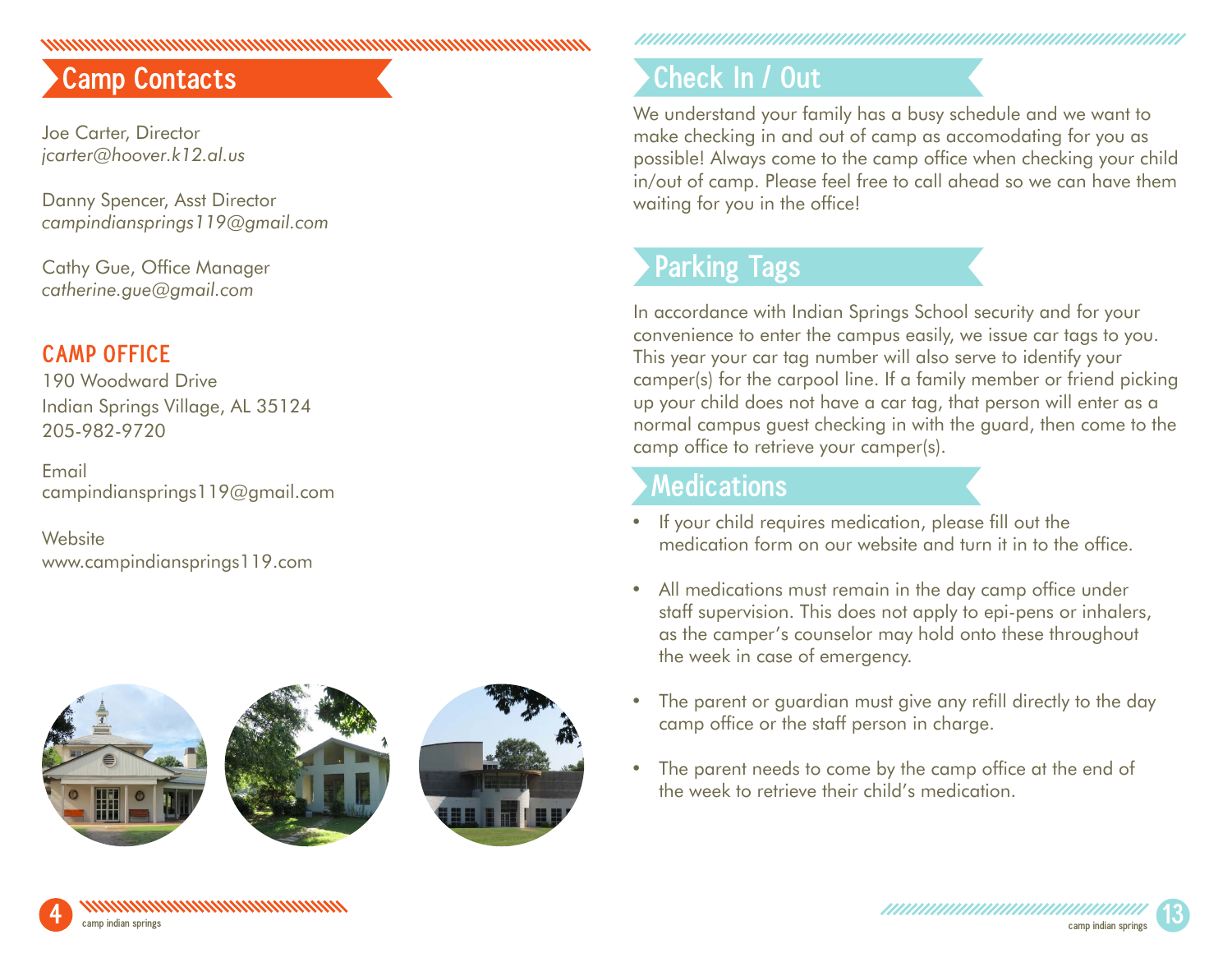#### 

## **Drop Off / Pick Up**

Drop-off and Pick-up both take place in front of the gym. For camp hours between 6:30 AM and 3:00 PM, the following procedures will be used: At Morning Dropoff (6:30 AM to 9:00 AM), a counselor will greet you at your car and sign-in your child. Afternoon pick-up starts at 3:00 PM. In the carpool line, your car tag number which identifies your camper, will be used to call your camper to get into your vehicle. If you or another authorized person picks up your camper anytime between 9:00 AM and 3:00 PM, you must come to the camp office. Aftercare procedures are explained below.

## **Morning Care**

• Morning care runs from 6:30 a.m. until 9:00 a.m. every morning. The camper is to report directly to the gym. From there, campers will be taken to their classrooms at 8:15 a.m. We will have supervision for the kids to play as well as tables set-up for those that just want to color. There is no charge for this service.

#### **Aftercare**

- Aftercare runs from 3:00 p.m. to 6:00 p.m.
- As a service to you, if you are detained and cannot pick up your child by 3:15, then we will place your child in our after camp program. There will be a minimum charge of \$10.00 for this service.
- After 6:00 p.m., you will be charged \$5 for every 5 minutes per child your campers need to stay.
- It is very important that campers are picked up in the designated areas. Please allow us to bring your child to you at the end of the day.
- Whenever someone other than parents or guardians are picking up campers, the camp office must be notified beforehand by a note that includes the driver's license number of the person picking up the camper. The person picking up your child will be asked to show his/her drivers license.

n manaraman manaraman manaraman manaraman manaraman

## **2019 Camp Dates**

**Week 1** (May 28 - May 31) "Welcome to the Jungle"

**Week 2** (June 3 - June 7) "Luau"

**Week 3** (June 10 - June 14) "Disney"

**Week 4** (June 17 - June 21) "Spy Kids"

**Week 5** (June 24 - June 28) "Decades"

**Week 6** (July 1 - July 5)\* "Party in the USA"

**Week 7** (July 8 - July 12) "Color Wars"

**Week 8** (July 15 - July 19) "Carnival"

**Week 9** (July 22 - July 26) "Hollywood"

*(No camp Thursday July 4)*

### **2019 Camp Pricing**

#### **Tuition**

- 1 Camper \$185/week
- 2 Campers \$360/week
- 3 Campers \$525/week
- \*each additional camper \$160/week
- \$55/day Drop-in rate
- Lunch, Snack and Field Trips are included in tuition

#### **Aftercare**

- 1 Camper \$30/week
- 2 Campers \$45/week
- 3 Campers \$60/week
- \$10/day as needed

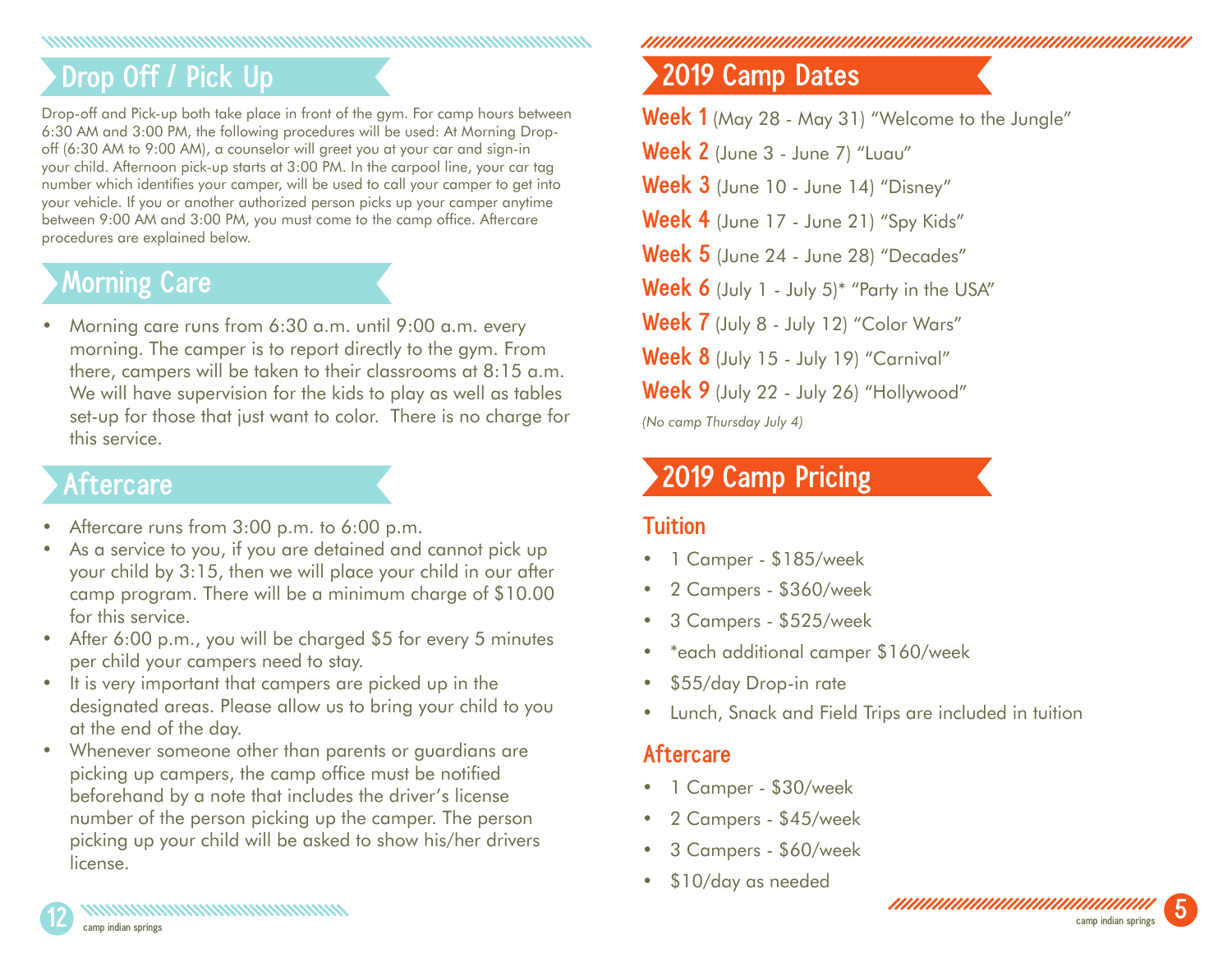#### nommuna anno anno 1970, ann an Carlotte ann an Carlotte ann an Carlotte ann an Carlotte anno 1970. Tha an coil

## **Field Trips**

Our field trips are tailored to each group and weekly theme. This is a sample listing based on last year and is subject to change. Each group will take 1 field trip per week.

**McWane Center Spring Valley Beach Baron's Game Oak Mountian Lanes Birmingham Zoo Roller Motion Treetop Adventure Chuck-E-Cheese Game Zone Carmike Cinemas**

#### **On-campus Activities**

**Gaga Pit Gymnasium Fun Disc Golf Arts and Crafts Mad Science Movies Gameroom Canoeing Golf Beach Volleyball Theater Tennis Hiking**





## **Field Trips**

- Campers should not bring any money on field trips. The camp program pays all of their entrance and activity fees.
- While traveling in the bus it is absolutely imperative that the campers listen to the driver and the counselors at all times. They are to stay seated and keep theirs hands and head inside the bus. Parents will be held responsible for any damage to the bus by their child: breaking windows, tearing seats, etc.
- Our buses are driven by licensed professionals with proper credentials.
- Please make sure you arrive to camp on time during field trip days and plan ahead to make sure we are back on campus should you need to check your child out early.



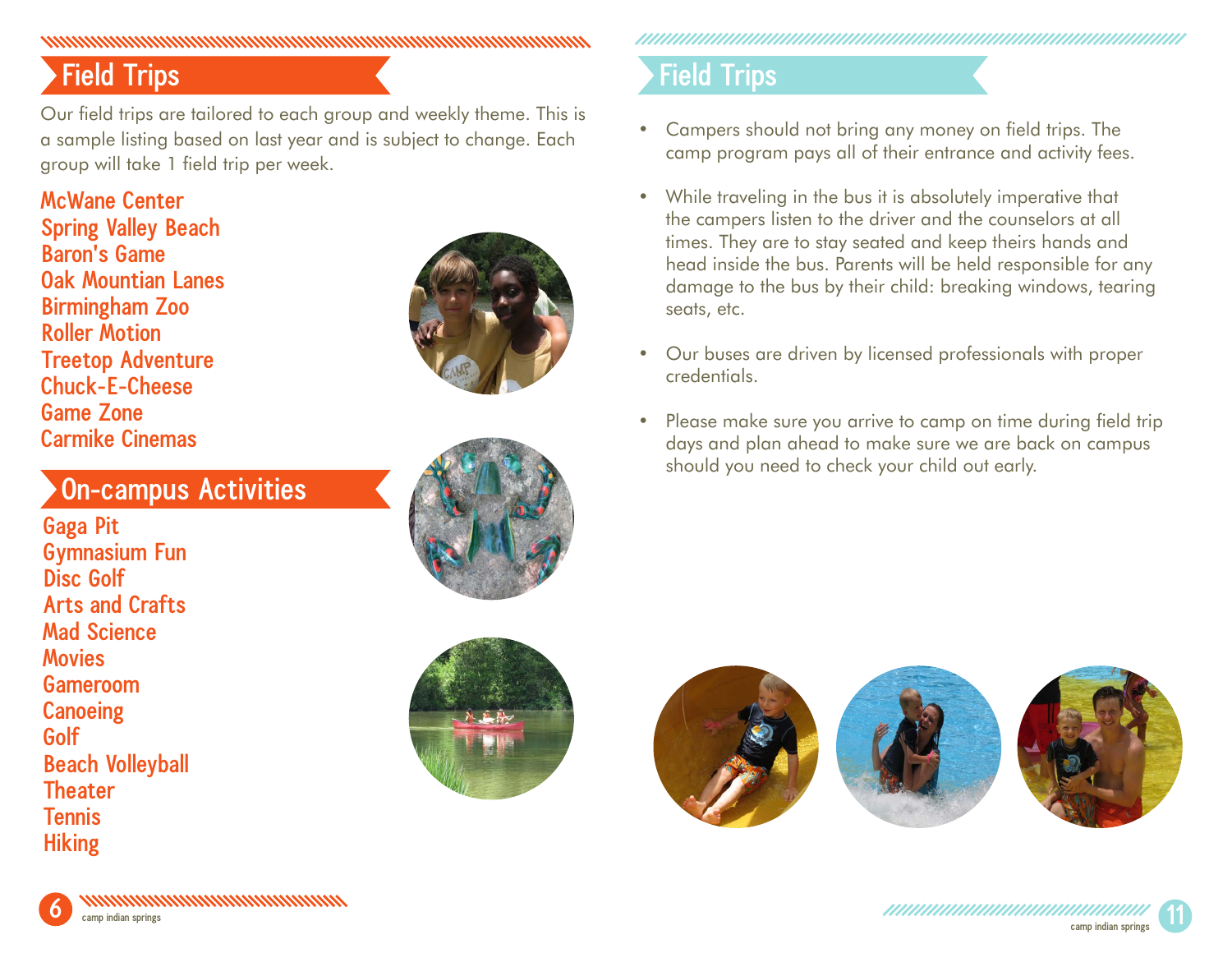## **Break / Snacks**

As a part of your tuition cost, we include an afternoon snack from the dining hall. There are many items to choose from and healthy choices as well. We have dedicated Tuesdays and Thursdays as healthy snack day for all campers and counselors.

### **Weekly Schedules**

Your child's group schedule will be available each Friday by 5PM on our website at www.campindiansprings119.com under About Camp >> Weekly Schedules >> (password: cisparents)

### **Camp Counselors**

Our camp staff is comprised of many teachers from around the city, and all counselors will be either high school students or college students in the field of education. According to our established policy, all staff and counselors have undergone an FBI background check and drug screening, are Red Cross CPR certified and have been administered a TB test. We feel this gives the camp an additional element of safety and security as well as a stronger family atmosphere making it even more safe and fun. Each group will be managed by a college counselor with assistance from several high school counselors assigned to the group as well.







**10 camp indian springs**

### **Camp Dining**

At Camp Indian Springs, we strive to promote growth in our campers and what's more essential to growth than what you eat?

We pride ourselves in providing a nutritious, yet still kid-friendly lunch that your camper will enjoy and one that won't hurt your wallet either. That's why we include lunch and an afternoon snack in your weekly tuition! Below you will find our rotating menu that is sure to please your family.

#### Note\*

- We are a PEANUT FREE camp!
- We have 2 options available (Mac and cheese & ricebowl) as alternate meals each day should your diet require something different. We provide drinks for lunch but campers may bring their own if they want something other than lemonade, water or sweet tea.

#### **ODD WEEKS (1, 3, 5, 7, 9)**

| Monday  | Tuesday       | Wednesday    | Thursday                    | Friday    |
|---------|---------------|--------------|-----------------------------|-----------|
| Chicken | Grilled Ham & | Tacos        | Spaghetti                   | Crispitos |
| Fingers | Cheese        | Mexican Corn | w/ meat sauce Twister Fries |           |
| Fries & | Sandwich      | Apple Slices | Cheesy Bread Yogurt         |           |
| Grapes  | Mac & Cheese  |              | Orange                      |           |
|         | Yogurt        |              | <b>Slices</b>               |           |

#### **EVEN WEEKS (2,4,6,8)**

**Monday** Hamburgers Pizza - Cheese w/ cheese Tater Tots Grapes **Tuesday** or Pepperoni Corn Orange Slices

**Wednesday** Grilled Cheese Corndogs Flik Chips Banana Slices **Thursday** French Fries Fruit Selection

**Friday**

Chicken & Cheese Quesadilla Chips & Salsa Yogurt

#### **Snacks**

During afternoon break we offer a great snack to all campers that is included in tuition. Tuesday and Thursday are healthy snack days.